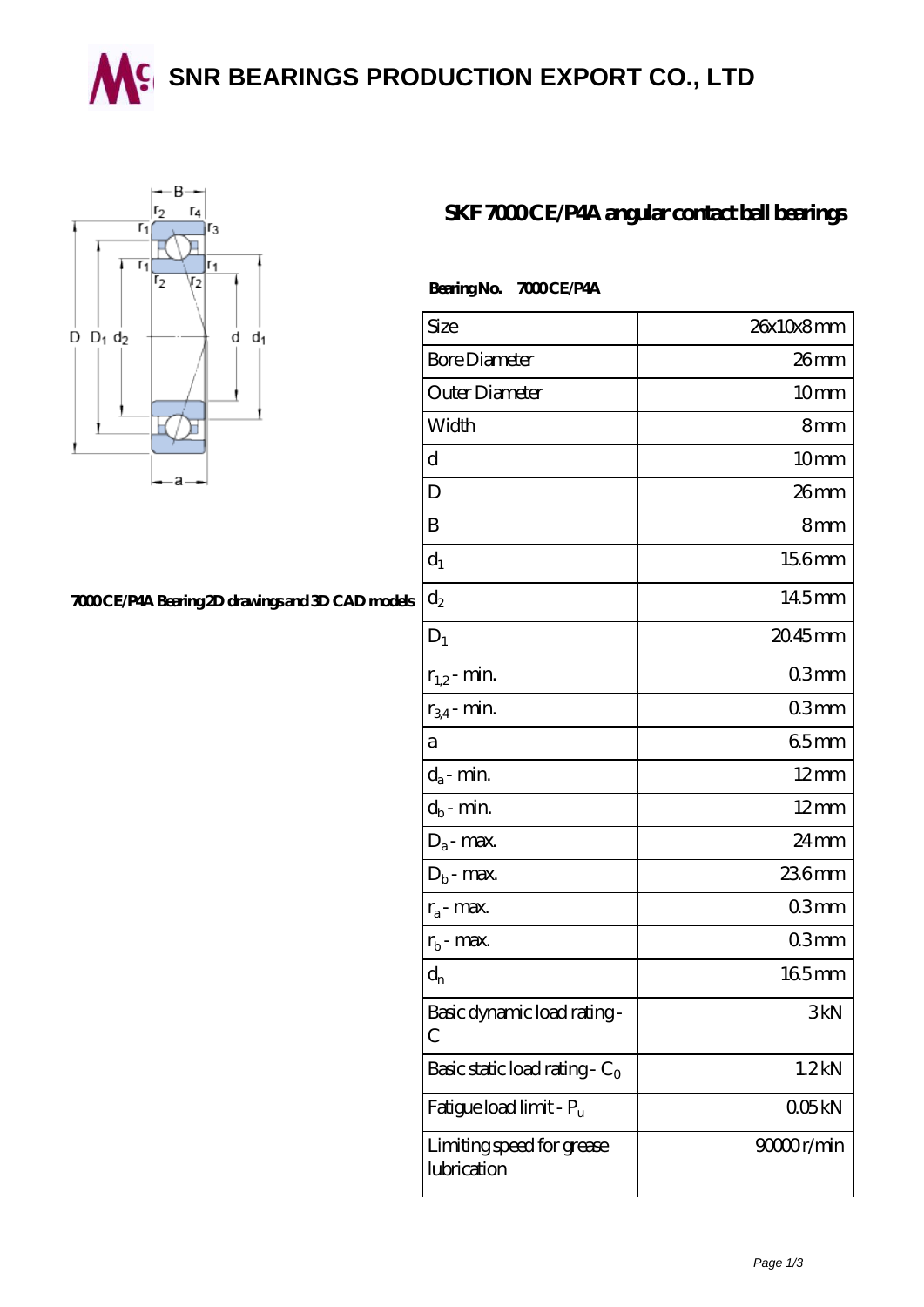

**M<sup>C</sup> [SNR BEARINGS PRODUCTION EXPORT CO., LTD](https://wqgit.com)** 

| Limiting speed for oil<br>lubrication | 140000mm/min   |
|---------------------------------------|----------------|
| Ball - $D_w$                          | 3969mm         |
| $Ball - z$                            | 11             |
| $G_{\mathrm{ref}}$                    | 0.28cm3        |
| Calculation factor - $f_0$            | 7.1            |
| Preload class $A - G_A$               | 15N            |
| Preload class $B - G_B$               | 48N            |
| Preload class $C - G_C$               | 95N            |
| Calculation factor - f                | 1.03           |
| Calculation factor - f                | 1              |
| Calculation factor - $f_{2A}$         | 1              |
| Calculation factor - $f_{2B}$         | 1.03           |
| Calculation factor - $f_{\chi}$       | 1.05           |
| Calculation factor - f <sub>HC</sub>  | 1              |
| Preload class A                       | 12N/micron     |
| Preload class B                       | 19N/micron     |
| Preload class C                       | 26N/micron     |
| $d_1$                                 | 156mm          |
| $\mathrm{d}_2$                        | 145mm          |
| $D_1$                                 | 20.45mm        |
| $r_{1,2}$ min.                        | 03mm           |
| $r_{34}$ min.                         | 03mm           |
| $d_a$ min.                            | $12 \text{mm}$ |
| $d_b$ min.                            | $12 \text{mm}$ |
| $D_a$ max.                            | $24 \text{mm}$ |
| $D_{b}$ max.                          | 236mm          |
| $r_a$ max.                            | 03mm           |
| $rb$ max.                             | 03mm           |
| $d_{n}$                               | $165$ mm       |
| Basic dynamic load rating C           | 302kN          |